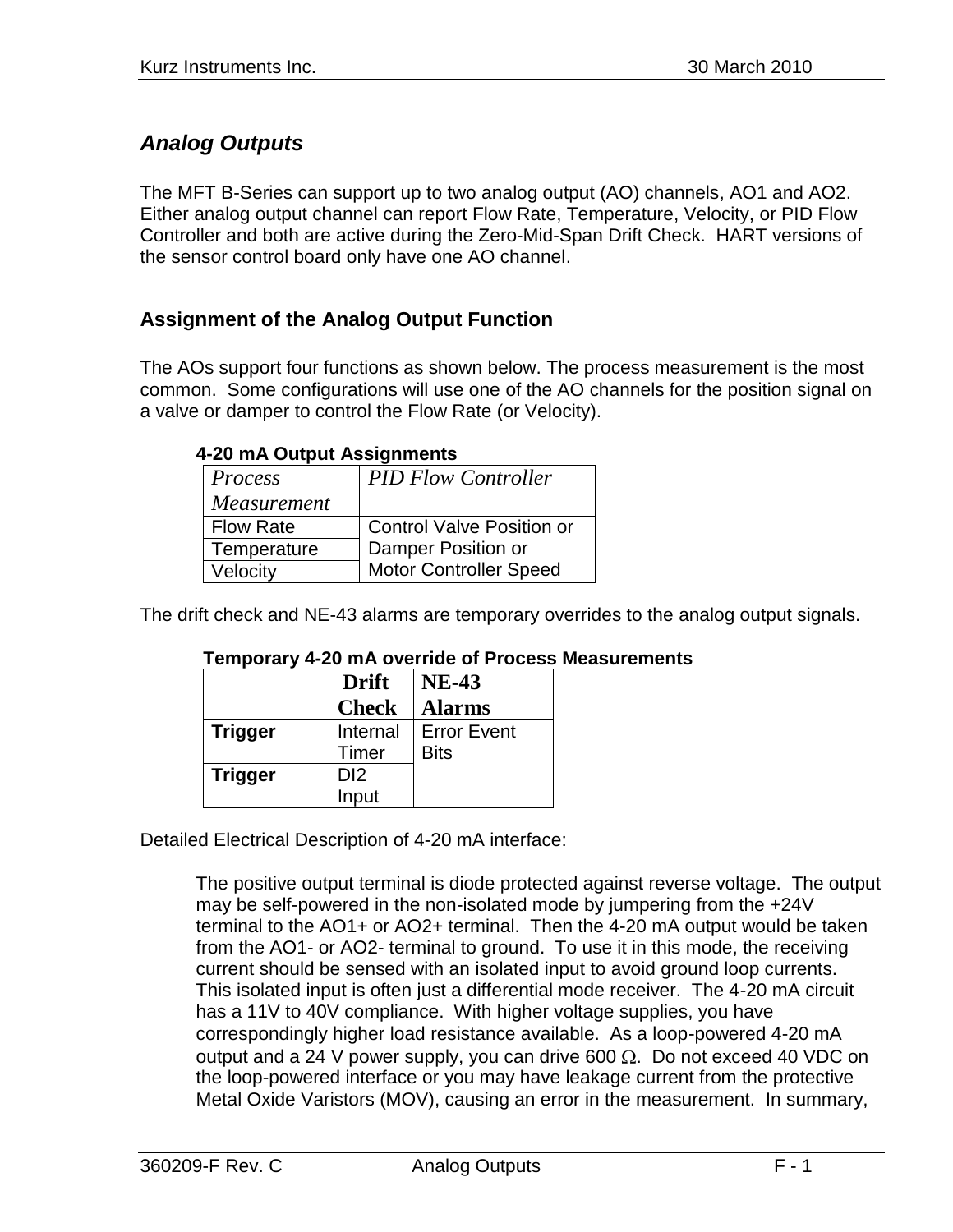a loop-powered configuration places a customer provided DC power source, the MFT B- Series output and load resistance(s) all in series.

#### **Analog Output Setup**

The analog output channels are setup in *Program Mode* using the Analog Output Setup menu. The menu guides the user through selecting the process variable to be output and the signal range for the process variable. The receiving device will need to be programmed for the same range.

Enter *Program Mode* by pressing **P,** the **access code** (654321), and **E.** Press **2** to invoke the *Quick Jump* option entry method and select **Option #5** or **#6**, for the Analog Out 1 or Analog Out 2 setup menu, respectively.

The following example shows the meter prompts to setup Analog Output #1 when Option #5 is selected at the *Program Mode* Option Entry menu.

The meter will prompt for a function to assign to the analog output. Use the **^** or **v** key to scroll through the valid selections, then press **E** to accept the selected function. As indicated in the Table above, the analog outputs can be assigned the following functions: FLOW RATE / VELOCITY / TEMPERATURE / PID.

| ANALOG OUT 1 |  |               |
|--------------|--|---------------|
| >FLOW RATE   |  | $\wedge_{77}$ |

The example shows the selection of the FLOW RATE process variable for analog output channel 1 of the meter. The meter will next prompt for the analog output signal at 4mA.

| AO1 at 4mA |                    |  |
|------------|--------------------|--|
|            | $>0.00000000$ SCFM |  |

Use the numeric keys to enter the minimum flow rate that corresponds to 4mA and press **E** to accept the entry.

The meter will next prompt for the analog output signal at 20mA.

|  | AO1 at 20mA |                  |
|--|-------------|------------------|
|  |             | >12000.0000 SCFM |

Use the numeric keys to enter the maximum flow rate that corresponds to 20mA and press **E** to accept the entry.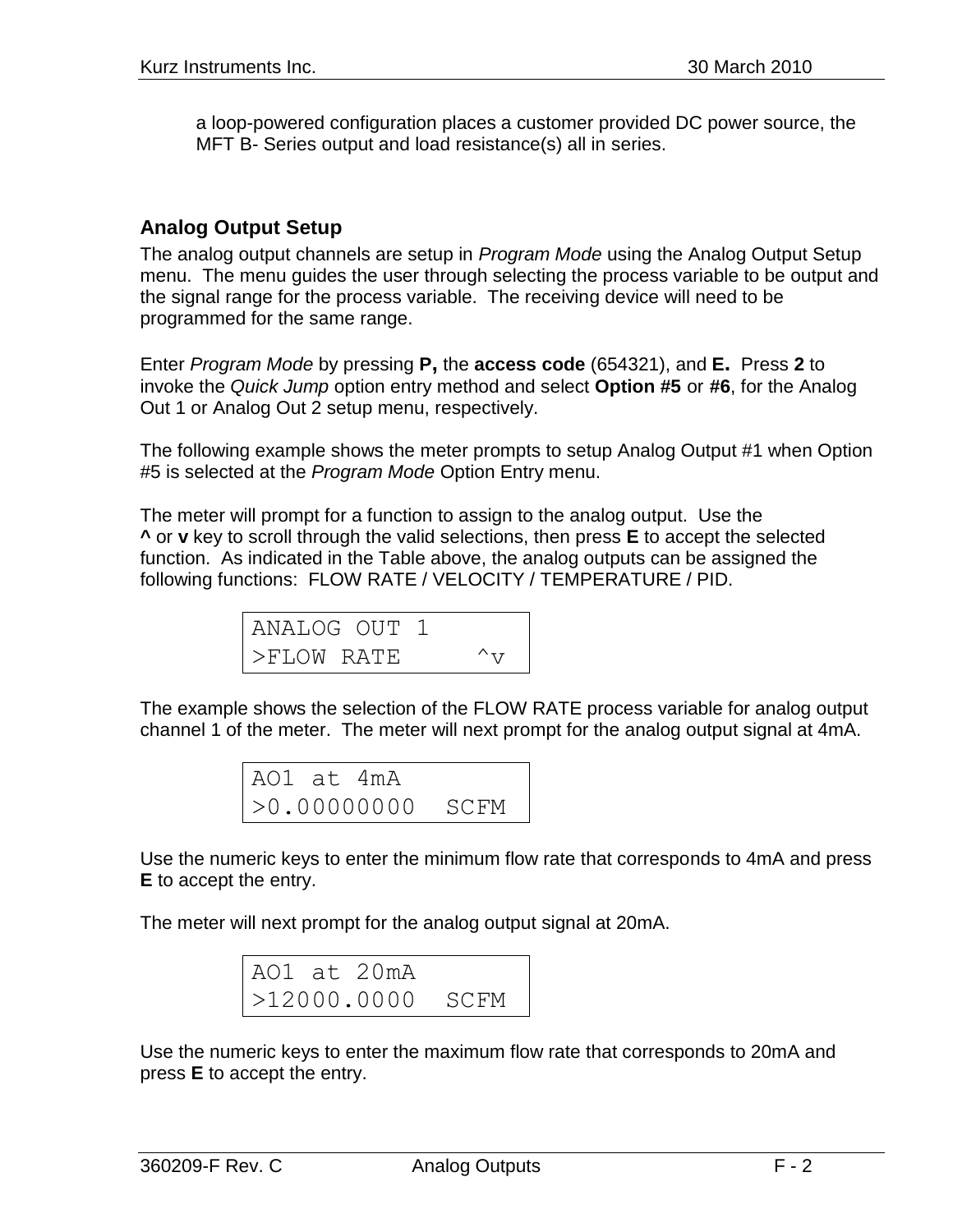After all the parameters for the analog output setup have been entered the meter will return to the *Program Mode* Option entry menu. If the meter is configured with a second analog output channel, the second channel can be configured by selecting **Option #6** and following the steps outlined above.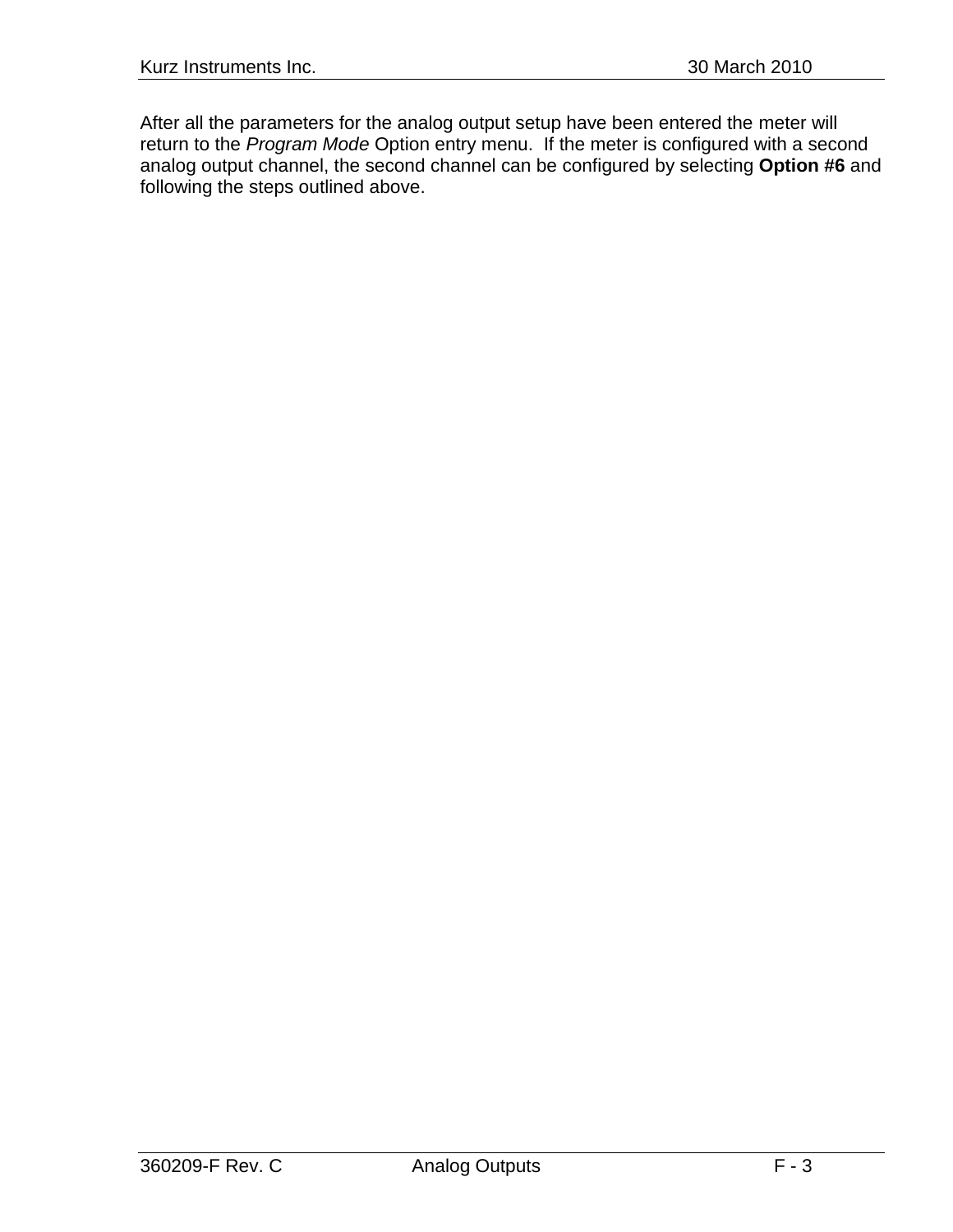## **PID Flow Control**

The Analog Outputs can be part of an automatic flow controller. The Analog Output can control a valve, damper, or motor controller. The MFT B-Series will regulate the flow based on an internal set point value stored in the flow meter's memory or an external analog input signal which specifies the desired flow rate. The internal set point for the PID control can be set manually at the keypad or through a Modbus command. The external analog input set point is read from the analog input channel, if this option is installed on the board. There is a detailed description of the PID under [Flow Controller](360209-O%20Flow%20Controller.pdf)  [Setup.](360209-O%20Flow%20Controller.pdf)

## **Zero-Mid-Span Drift Check**

The Zero-Mid-Span Drift Check is an automatic calibration mode where both 4-20 mA Analog Output channels report standard zero, mid, and high values for checking the calibration of the device and its data recording signal chain. There is a detailed description of the Drift Check under [Zero-Span Drift Check.](360209-N%20Zero-Midspan-Span.pdf)

### **NE-43 Alarms**

The NAMUR-Recommendations, specification NE-43, for alarm support on the 4-20 mA signal are included in the MFT B-Series meters. This means that for normal operation, the analog output signal is clipped between 3.8 and 20.5 mA. If any bit is set in the meter's Event Code, an NE-43 alarm will trigger.



**Figure F-1 4-20 mA operation with the NE-43 alarm.**